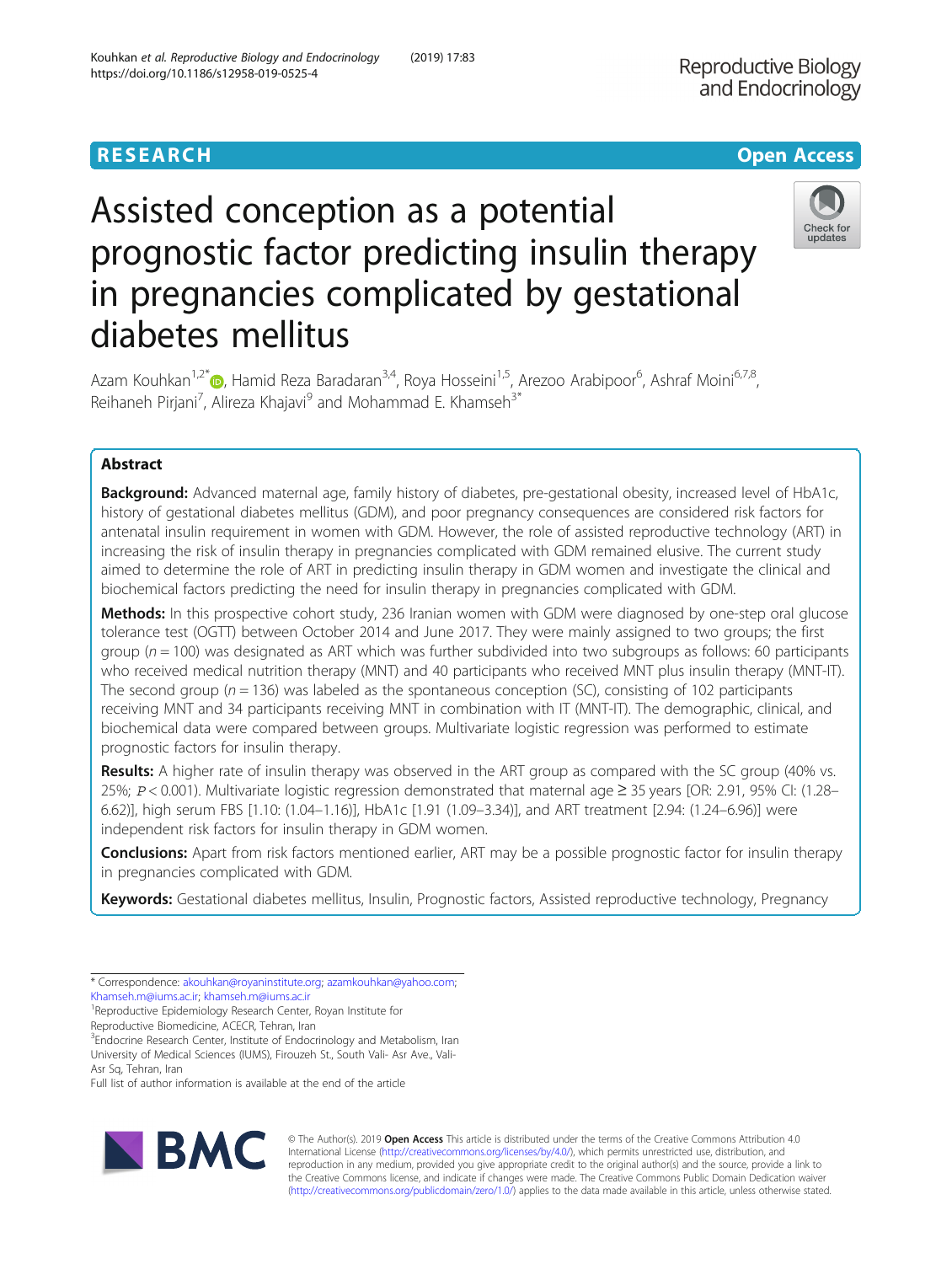#### Introduction

Assisted reproductive technology (ART) is increasingly being practiced worldwide. Besides, gestational diabetes mellitus (GDM) has become more prevalent in obese women conceived via ART treatments [[1\]](#page-8-0). Several lines of evidence demonstrate that both ART and GDM are associated with adverse pregnancy outcomes as compared to those with natural conception [[2,](#page-8-0) [3](#page-8-0)]. Current reports indicate that a history of infertility can increase the risk of GDM independent of the known risk factors [[4,](#page-8-0) [5\]](#page-8-0). Furthermore, a higher prevalence of GDM in women who became pregnant by ART was previously reported [\[5](#page-8-0)]. Therefore, GDM, as a marked comorbidity, should be early diagnosed and managed appropriately.

As the pregnancy proceeds, insulin resistance is gradually increased, especially in the third trimester of the gestational period [[6\]](#page-8-0). Obesity and insulin-resistance reduce the functionality of β-cells and induce inflammation thought to play key roles in the development of GDM [[7\]](#page-8-0). In this circumstance, early management of GDM which is of immense importance includes medical nutrition therapy (MNT), self-blood glucose monitoring, physical activity, and regular consumption of medications to control hyperglycemia [[8\]](#page-8-0). Approximately 20– 60% of GDM women need pharmacological treatments to control their blood sugar [\[9](#page-8-0)]. Insulin is considered a safe and effective medication for women with GDM who failed to respond to medical nutrition therapy [\[8](#page-8-0)]. Adequate and accurate control of blood glucose can attenuate adverse maternal and perinatal outcomes [\[10](#page-8-0)]. However, factors predicting antenatal insulin requirement in women with GDM have not been fully understood. Some risk factors, such as advanced maternal age, family history of diabetes, pre-gestational obesity, high oral glucose tolerance test (OGTT) values, history of GDM or poor pregnancy consequences, and polycystic ovary syndrome (PCOS) have been previously addressed in the literature [[11,](#page-8-0) [12\]](#page-8-0).

However, the role of ART in increasing the risk of insulin therapy in women with GDM remained opaque. Hence, this study was designed to explore the role of ART in predicting insulin therapy in women with GDM. Moreover, we examined the predictive potential of clinical and biochemical parameters for insulin therapy in the management of women with GDM.

#### Participants and methods

The present research was a prospective cohort study that included 236 Iranian singleton pregnant women (aged 20–40 years) with GDM who recruited between October 2014 and June 2017. All participants consisted of ART and spontaneous conception (SC) groups enrolled by simple sampling following GDM diagnosis. Medical records of Iranian GDM pregnant women were registered. The ART group included singleton pregnancies conceived following in-vitro fertilization /intra-cytoplasmic sperm injection (IVF/ICSI) or ICSI cycles that referred to the Department of Endocrinology and Female Infertility of the Royan Institute, Tehran, Iran. The protocol of infertility treatment in our institute was in agreement with the standard international guidelines.

The pregnant women with no history of infertility and/or infertility treatments were designated the SC group who referred to the Obstetrics and Gynecology Clinic of Arash Women's Hospital which affiliated with Tehran University of Medical Science. Written informed consent was taken from all participants before the enrollment.

The diagnosis of GDM was made by a one-step OGTT at 24 and 28 weeks of gestation. The American Diabetes Association/International Association of the Diabetes and Pregnancy Study Groups (ADA/IAPDSG) criteria were considered to diagnose GDM [[8\]](#page-8-0). The exclusion criteria were: (1) any systemic disorders, (2) pregravid diabetes or glucose intolerance, (3) previous insulin treatment, (4) consuming oral glucose-lowering drugs (metformin and glibenclamide), (5) vanishing embryos or selective fetal reduction, (6) history of polycystic ovarian syndrome (PCOS), and (7) twin pregnancies. The Institutional Review Board and Ethics committee of the Iran University of Medical Sciences and Royan institute approved the present study.

Clinical and demographic data were obtained from medical records and face-to-face interviews. In these two centers, the weight (without shoes with the least clothes) of women was measured by Seca scale, and the height was determined by a stadiometer. Pre-pregnancy body mass index (BMI) [pre-pregnancy weight (kg)/height (m) <sup>2</sup>] was calculated according to the standard formula. Systolic and diastolic blood pressure was assessed by trained nurses with a mercury sphygmomanometer at 24–28 weeks of gestation. The mean systolic and diastolic blood pressure was recorded in duplicate. Venous blood samples were collected at 24 and 28 weeks of gestation for the determination of fasting blood sugar (FBS), hemoglobin A1c (HbA1c), insulin, a high-sensitivity Creactive protein (hs-CRP), and interleukin-17 (IL-17), as well as the lipid profile, i.e., cholesterol, triglycerides (TG), high density lipoprotein (HDL), low density lipoprotein (LDL), and very-low-density lipoproteins (VLDL), after 8–12 h' fast. The Homeostasis Model Assessment of insulin resistance (HOMA-IR) index was also calculated.

All GDM women referred to an endocrinologist and a dietician for blood sugar management, Medical nutrition therapy (MNT), and nutrition plan, and consultation. Medical nutrition therapy (MNT) was defined as the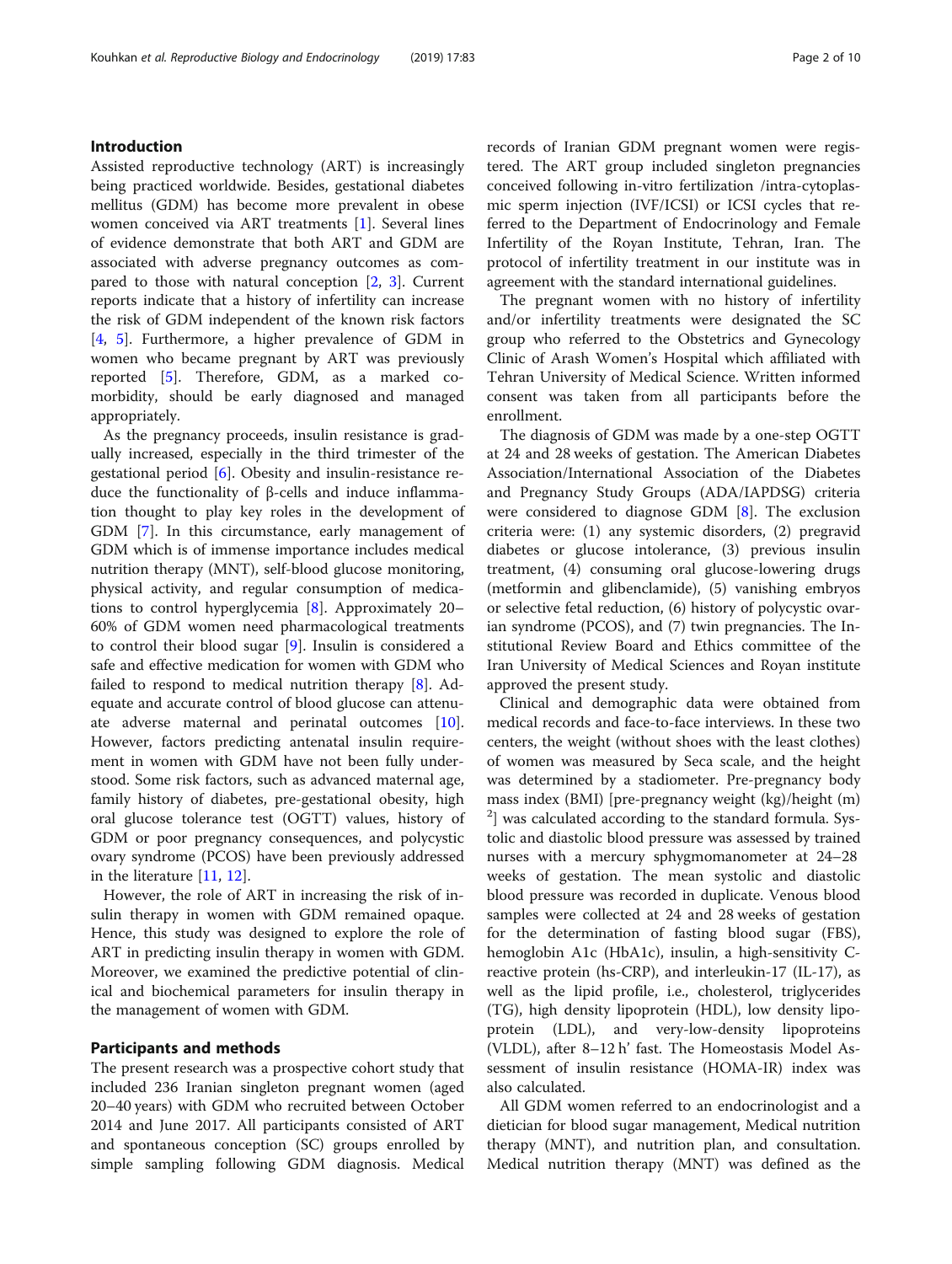management of GDM with optimal diet (energy content, macronutrient distribution, its quality and amount) to achieve sufficient mother's weight gain and fetal growth, as well as maintaining near-normoglycemia and avoiding the development of ketone bodies and hypoglycemia. The participants were asked to take three main meals with three snacks per day and perform self-monitoring of blood glucose (SMBG). After 2 weeks of MNT, all participants were visited again by an endocrinologist. Fasting and postprandial sugar (2 h after breakfast, lunch, and dinner) were evaluated. If FBS was lower than 95 mg/dl, the 1-h postprandial blood sugar level was < 140 mg/dl, and 2-h postprandial blood sugar level was < 120 mg/dl, MNT alone continued. Insulin therapy (IT) was initiated by an endocrinologist when medical nutrition therapy failed, and fasting/postprandial blood glucose levels were above the target at any time during pregnancy. Subcutaneous injections of the rapid-acting and/or long-acting insulin were prescribed according to the blood glucose patterns.

The ovarian stimulation protocols and follow-up process after standard IVF/ICSI procedures were described previously in details [\[13](#page-8-0)]. ART drugs, the protocol of controlled ovarian stimulation (COS) using standard GnRH agonists or antagonists, as well as the modes of ART (fresh or frozen embryo transfer cycles) were obtained from the medical registry of infertile women. Ovarian hyper-stimulation syndrome (OHSS) is characterized by the increased level of serum estradiol  $(>4000 \text{ pg/ml})$  along with a large number  $(>20 \text{ per})$ ovary) of follicles on the day of human chorionic gonadotropin (hCG) administration. Infertile women who were at higher risk of developing OHSS, frozen embryo transfer was performed by the vitrification method.

Data related to the ART procedures, including menarche age, infertility duration, irregular menstrual cycle, infertility type (secondary vs. primary), history of ovarian hyperstimulation syndrome (OHSS) risk, ovarian stimulation protocol (standard GnRH agonists vs. GnRH antagonists), and the method of ART [fresh embryo transfer (fresh ET) vs. frozen ET)] were obtained from women receiving infertility treatments.

Other variables that were considered in the final analysis were as follows; maternal age, BMI, history of having a first-degree relative with diabetes, prior history of spontaneous abortion, and macrosomic baby, history of GDM, increased OGTT values (GTT-FBS and GTT-2 h), increased levels of HbA1c, mode of conception, and GDM treatment modalities (MNT /MNT- IT).

#### Statistical analysis

In the current study, continuous variables were presented as the means and standard error of the mean (mean ± SEM) and categorical variables were expressed as the percentage. The chi-square test and independent T-tests were applied to compare variables between the two groups as indicated. The univariate logistic regression analysis was carried out to compare the characteristics of participants receiving either MNT-IT or MNT and select the variables for entering in the multivariate model, as well as determining significant predictive factors for insulin requirement in the study population. All statistical analyses were two-sided, and the  $p$ -value of  $\lt$ 0.05 was considered statistically significant. The analysis of the obtained values was performed by the Stata software version 12.

Based on previous studies  $[14–16]$  $[14–16]$  $[14–16]$ , a sample size of 236 GDM women would be necessary to obtain a power of 80% with a significance level α = 5% to detect a relationship between the type of conception and the need for insulin therapy.

#### Results

In this study, 100 GDM women conceived via ART and 136 GDM women conceived via spontaneous conception were included. All participants were stratified based on the treatment modalities receiving during pregnancy [i.e., medical nutrition therapy (MNT) or medical nutrition therapy plus insulin therapy (MNT-IT)]. In the ART group, 60 subjects were in the MNT sub-group and 40 subjects in the MNT-IT subgroup. In the SC group, 102 subjects were assigned to the MNT subgroup and 34 subjects in the MNT-IT subgroup. Figure [1](#page-3-0) shows a flow diagram of the categorization of participants. The results showed a higher rate of participants in the ART group who required insulin treatment compared with individuals in the SC group [40 (40%) vs. 34  $(25%)$ , respectively;  $P < 0.001$ .

The clinical and biochemical characteristics of women in both groups are summarized in Table [1.](#page-4-0) Based on our results, there was no significant difference between SC and ART groups in terms of the mean maternal age, systolic and diastolic blood pressure, and the number of individuals with a family history of diabetes, prior history of spontaneous abortion, and macrocosmic baby. However, there was a significant difference between the two groups concerning the parity, pre-pregnancy BMI, and history of GDM. Besides, most biochemical characteristics were not significantly different except for serum FBS and hs-CRP levels.

The clinical characteristics between the two groups were stratified based on treatment modalities that are displayed in Table [2](#page-5-0). Higher rates of maternal age  $\geq 35$ years, multiparty, pre-pregnancy BMI ≥25 (kg/m<sup>2</sup>) and prior history of GDM were observed in the MNT-IT subgroup of the SC group; however, such increments were not statistically significant when compared with the MNT subgroup of the ART group. In the ART group,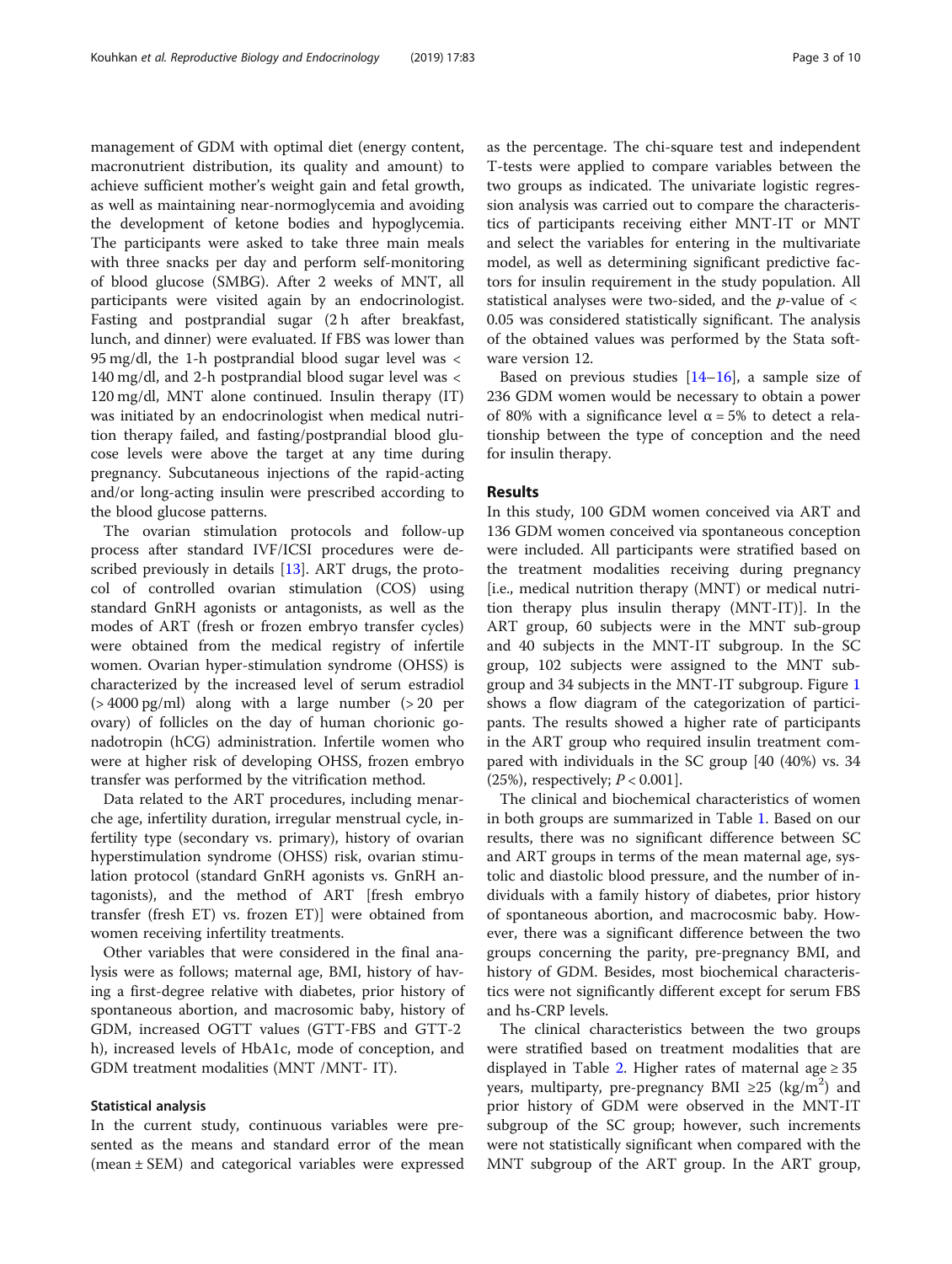<span id="page-3-0"></span>

the MNT-IT subgroup had a higher rate of family history of diabetes compared with the MNT subgroup.

The results of the univariate logistic regression analysis are presented in Table [2](#page-5-0) and show the risk factors of insulin therapy in the study population. The parameters associated with insulin requirement in total population were as follows; maternal age  $\geq$  35 years, family history of

diabetes mellitus (DM), pre-pregnancy BMI, previous history of spontaneous abortion, and prior history of GDM. However, there were no significant differences between MNT and MNT-IT subgroups of the ART group in terms of ART parameters  $(P > 0.05)$  (Table [3](#page-5-0)). None of the infertility parameters was associated with insulin therapy in this group.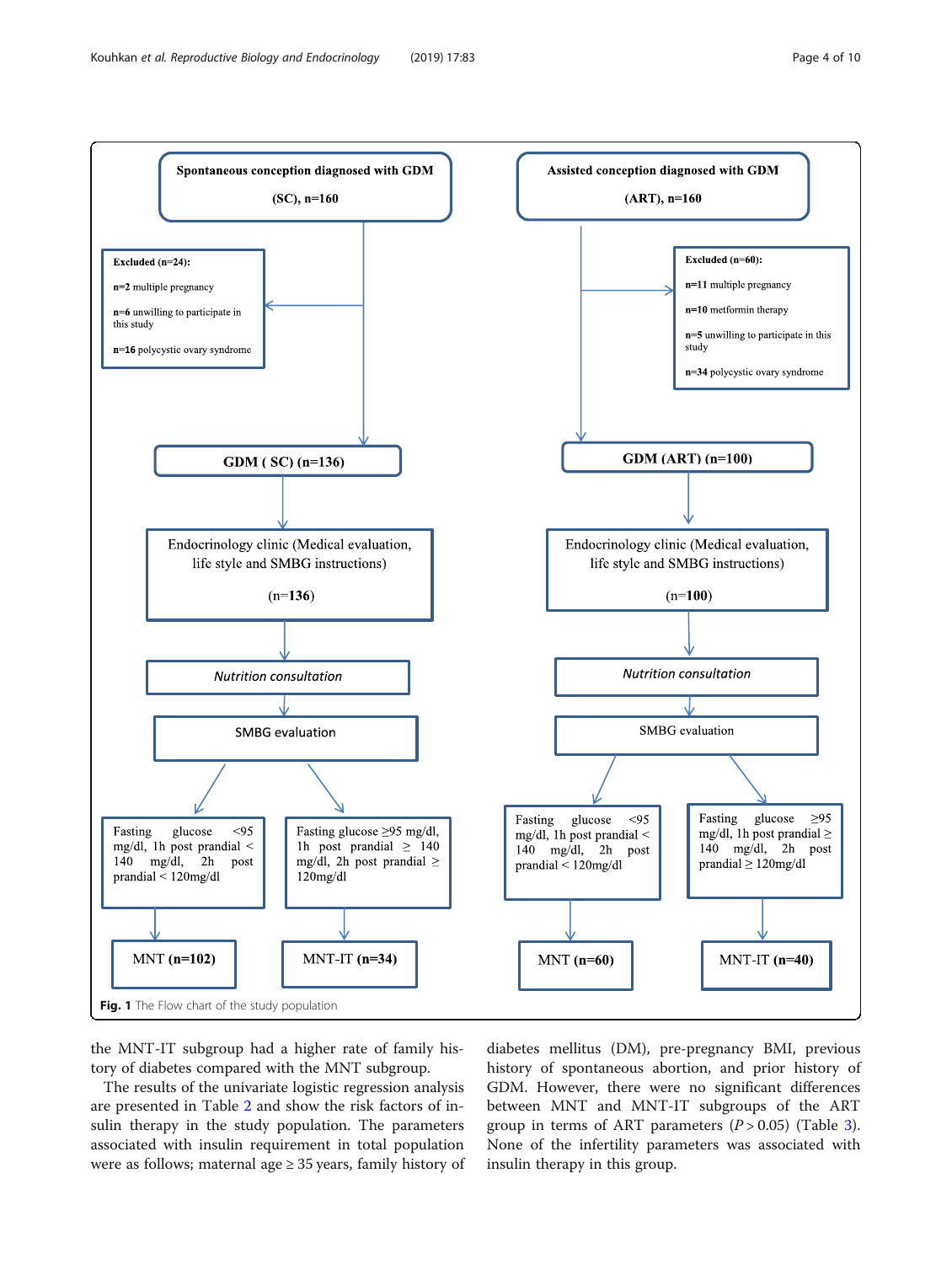<span id="page-4-0"></span>Table 1 Comparison of clinical and biochemical characteristics between spontaneous conception and ART participants

| Variables                                           | SC $(n = 136)$    | ART $(n = 100)$   | +P-value |
|-----------------------------------------------------|-------------------|-------------------|----------|
| Clinical                                            |                   |                   |          |
| Maternal age (Years, Mean $\pm$ SE)                 | $31.57 \pm 0.46$  | $32.36 \pm 0.52$  | 0.261    |
| Parity $(n = 0)$ , n $(%)$                          | 56 (41.2)         | 88 (87.1)         | $0.001*$ |
| Family history of DM, (Yes, n %)                    | 52 (38.2)         | 42 (41.6)         | 0.602    |
| Systolic blood pressure (Mean $\pm$ SE)             | $107.07 \pm 0.87$ | $106.68 \pm 0.99$ | 0.769    |
| Diastolic blood pressure (Mean $\pm$ SE)            | $68.59 \pm 0.72$  | $66.83 \pm 0.76$  | 0.098    |
| Pre-pregnancy BMI (Mean $\pm$ SE)                   | $25.89 \pm 0.42$  | $27.32 \pm 0.40$  | $0.018*$ |
| Prior history of spontaneous abortion, (Yes), n (%) | 36 (29.1)         | 32(31.7)          | 0.670    |
| Prior history of GDM, (Yes), n (%)                  | 18 (13.2)         | 1(0.9)            | $0.001*$ |
| Prior history of macrosomia, (Yes), n (%)           | 6(4.4)            | 1(0.9)            | 0.124    |
| Biochemical                                         |                   |                   |          |
| GTT-FBS (mg/dl)(Mean $\pm$ SE)                      | $93.38 \pm 0.87$  | $93.13 \pm 0.96$  | 0.851    |
| GTT-1 $h(mq/dl)$ (Mean $\pm$ SE)                    | $162.93 \pm 4.11$ | $158.22 \pm 4.72$ | 0.455    |
| GTT-2 h(mg/dl)(Mean $\pm$ SE)                       | $134.29 \pm 3.71$ | $133.26 \pm 3.67$ | 0.847    |
| FBS (mg/dl)(Mean $\pm$ SE)                          | $84.21 \pm 1.05$  | $88.23 \pm 0.95$  | $0.006*$ |
| HbA1c $(\%)$ (Mean $\pm$ SE)                        | $4.98 \pm 0.10$   | $5.07 \pm 0.63$   | 0.297    |
| TG (mg/dl)(Mean $\pm$ SE)                           | $200.61 \pm 6.13$ | $193.42 \pm 5.62$ | 0.254    |
| Cholesterol (mg/dl)(Mean $\pm$ SE)                  | $219.91 \pm 3.52$ | $210.86 \pm 4.43$ | 0.107    |
| HDL (mg/dl)(Mean $\pm$ SE)                          | $64.17 \pm 1.34$  | $63.49 \pm 1.26$  | 0.715    |
| LDL (mg/dl)(Mean $\pm$ SE)                          | $116.13 \pm 3.01$ | $110.31 \pm 4.01$ | 0.238    |
| VLDL (mg/dl)(Mean $\pm$ SE)                         | $40.05 \pm 1.24$  | $37.19 \pm 1.28$  | 0.115    |
| $Hs-CRP$ (Mean $\pm$ SE)                            | $4.69 \pm 0.40$   | $7.21 \pm 0.83$   | $0.005*$ |
| IL-17 (Mean $\pm$ SE)                               | $1.19 \pm 0.26$   | $2.66 \pm 0.95$   | 0.161    |
| Insulin (Mean $\pm$ SD)                             | $13.57 \pm 140$   | $13.98 \pm 0.96$  | 0.821    |
| <b>HOMA-IR</b>                                      | $2.90 \pm 0.34$   | $3.09 \pm 0.23$   | 0.672    |

SC spontaneous conception, ART Assisted reproductive technology, IL-17 Interleukin- 17, Hs-CRP High-sensitivity C - reactive protein, The Homeostasis Model Assessment of insulin resistance (HOMA-IR) index = [Glucose] \* [Insulin] / 405 (Glucose in mg/dl)

 $*P$  < 0.05 was considered statistically significant

† T-test compared the mean difference between the SC group and ART group

The biochemical values of the SC and ART participants were stratified according to the treatment modalities that are depicted in Table [4](#page-6-0). The mean concentrations of FBS and HbA1c were significantly higher in the MNT-IT subgroup of the SC group compared with the MNT subgroup. Similar findings were observed in the MNT-IT subgroup of the ART group when compared with MNT subgroup. The higher levels of one- and two-hour glucose after OGTT were observed in the MNT-IT subgroup of the SC group in comparison with the MNT subgroup. However, such values were not significantly different between the MNT and MNT-IT subgroups of the ART population  $(P > 0.05)$ . The mean concentrations of TG and VLDL were significantly higher in the MNT-IT subgroup of the ART group as compared with the MNT subgroup. The mean levels of the inflammatory markers were higher in the MNT-IT subgroup compared with the MNT subgroup of the ART group. In the total population, higher levels of GTT-FBS, GTT-1 h, GTT-2 h, FBS, and HbA1c, as well as hs-CRP, were observed in the MNT-IT subgroup compared with the MNT subgroup of the ART group.

The analysis of multivariate logistic regression was conducted to determine the predictive factors linked with insulin therapy (Table [5](#page-6-0)). Factors identified as prognostic factors of insulin therapy were the age equal to or above 35 years old [OR: 2.91, 95% CI: (1.28–6.62)], increased levels of GTT- FBS [1.10: (1.04–1.16)], HbA1c  $[1.91 (1.09-3.34)]$ , as well as ART treatment. The mode of conception (ART treatment) was identified as the independent prognostic factor for insulin requirement in GDM women after the adjustment (or controlling) of other confounding factors or covariates [OR: 2.94, 95% CI: (1.24–6.96)].

#### Discussion

The present study found that maternal age  $\geq$  35 years old, elevated fasting glucose, and increased levels of HbA1c were the independent risk factor for insulin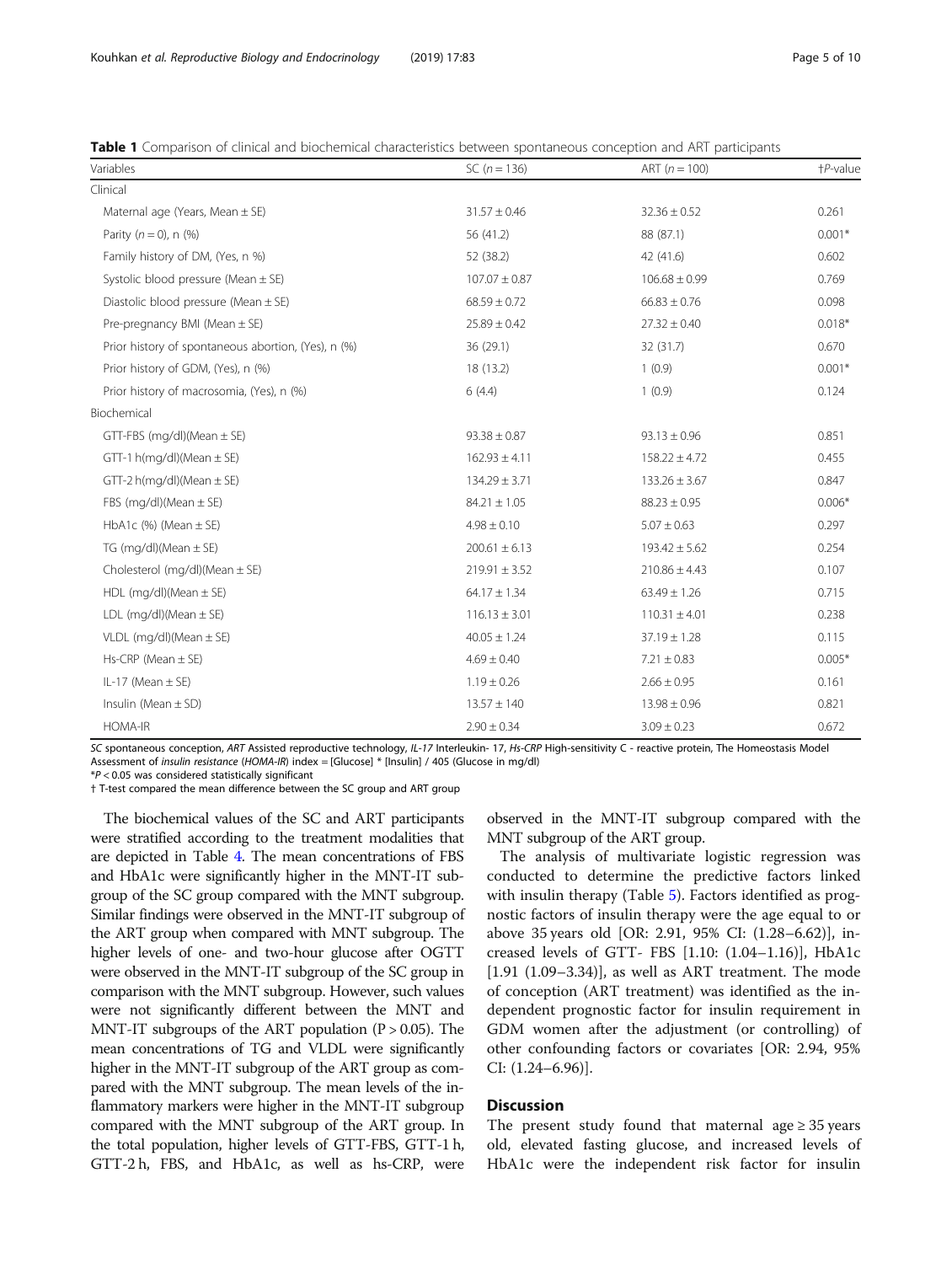| Variables                                    | $SC(n = 136)$        |                      |                           | ART $(n = 100)$ |                      |                      | OR3 (CI 5%)                   | $P-$          |                        |          |
|----------------------------------------------|----------------------|----------------------|---------------------------|-----------------|----------------------|----------------------|-------------------------------|---------------|------------------------|----------|
|                                              | MNT $(n=$<br>102)    | MNI-IT $(n=$<br>34)  | OR1 (CI 95%)<br>a         | $P-$<br>value   | MNT $(n=$<br>60)     | MNT-IT<br>$(n = 40)$ | OR <sub>2</sub> (CI<br>95%) b | $P-$<br>value |                        | value    |
| Maternal age (Years, Mean $\pm$<br>SE)       | $30.64 \pm$<br>0.53  | $34.38 \pm$<br>0.73  | $1.17(1.07 -$<br>1.28)    | $0.001*$        | $32.05 \pm$<br>0.77  | $32.65 \pm 0.62$     | $1.02(0.95 -$<br>1.10)        | 0.576         | $1.94(1.10 -$<br>3.41) | $0.023*$ |
| Maternal age $\geq$ 35 years, n (%)          | 26(25.5)             | 16(47.0)             | $2.6(1.16 -$<br>5.82      | $0.018*$        | 19 (31.7)            | 15(37.5)             | $1.29(0.55 -$<br>2.99         | 0.546         | $1.87(1.05 -$<br>3.33) | $0.032*$ |
| Parity ( $n = 0$ ), $n$ (%)                  | 46 (45.1)            | 10(29.4)             | $11.97(0.86 -$<br>4.54)   | 0.108           | 50 (83.3)            | 37 (92.5)            | $0.41(0.10 -$<br>1.58)        | 0.182         | $0.84(0.47 -$<br>1.47) | 0.535    |
| Family history of DM (Yes, n<br>%            | 35 (34.3)            | 17(50.0)             | $1.91(0.87 -$<br>4.20     | 0.103           | 20 (33.3)            | 22 (55.0)            | $2.44(1.07 -$<br>5.56)        | $0.033*$      | $2.17(1.24 -$<br>3.79) | $0.007*$ |
| Systolic blood pressure<br>(Mean $\pm$ SE)   | $106.37 \pm$<br>1.01 | $109.11 \pm$<br>0.72 | 1.03 (0.99-<br>1.07)      | 0.176           | $107.25 \pm$<br>1.17 | $106.0 \pm 1.82$     | $0.99(0.95 -$<br>1.03)        | 0.542         | $1.01(0.98 -$<br>1.03) | 0.424    |
| Diastolic blood pressure<br>(Mean $\pm$ SE)  | $68.22 \pm$<br>0.83  | 69.71 $\pm$<br>1.42  | $1.02(0.97 -$<br>1.07)    | 0.367           | $66.83 \pm$<br>0.98  | $67.0 \pm 1.25$      | $1.00(0.96 -$<br>1.06)        | 0.915         | $1.0(0.97 -$<br>1.04)  | 0.574    |
| Pre-pregnancy BMI (Mean $\pm$<br>SE)         | $25.44 \pm$<br>0.49  | $27.31 \pm$<br>0.81  | $1.08(1.00 -$<br>1.17)    | 0.059           | $27.22 \pm$<br>0.46  | $27.52 \pm 0.76$     | $1.01(0.95 -$<br>1.12)        | 0.726         | 1.94 (1.09-<br>3.45)   | $0.022*$ |
| Pre-pregnancy BMI ≥25 (kg/<br>$m^2$ ), n (%) | 49(49.1)             | 23 (71.9)            | $2.65(1.12 -$<br>6.31)    | $0.024*$        | 43 (71.7)            | 29 (72.5)            | $1.04(0.43 -$<br>2.55)        | 0.928         | $1.92(1.05 -$<br>3.51) | $0.034*$ |
| History of spontaneous<br>abortion, n (%)    | 26(26.0)             | 13 (38.2)            | $1.76(0.77 -$<br>4.02)    | 0.175           | 16(26.7)             | 16(40)               | $1.83(0.78 -$<br>4.30)        | 0.161         | $1.90(1.12 -$<br>3.23) | $0.018*$ |
| History of GDM, (Yes, n %)                   | 8(7.8)               | 10(29.4)             | 4.90 (1.74-<br>13.74)     |                 | $0.001*$ 1 (1.7)     | 0(0)                 |                               |               | $2.66(1.03 -$<br>6.84) | $0.043*$ |
| History of macrosomia, (Yes, n<br>%          | 4(3.9)               | 2(5.8)               | $1.53(0.27 -$<br>$8.76$ ) | 0.630           | 1(1.7)               | 0(0)                 | $0.87(0.16 -$<br>4.60)        | 0.872         | $0.66(0.13 -$<br>3.35) | 0.619    |

<span id="page-5-0"></span>Table 2 Comparison of clinical parameters between parturients with spontaneous and ART conception stratified based on treatment modalities

CI Confidence Interval, GDM gestational diabetes mellitus, SC Spontaneous Conception, ART Assisted Reproductive Technology, MNT Medical Nutrition Therapy,  $MNT-IT$  Medical Nutrition Therapy plus Insulin Therapy  $*P < 0.05$  was considered statistically significant

<sup>a</sup> OR1; Fitting GDM treatment modality as the outcome of the univariate regression models. The reference group was the MNT subgroup compared to the MNT-IT in SC group<br><sup>b</sup> OR2; Fitting GDM treatment modality as the outcome of the univariate regression models; The reference group was the MNT subgroup compared to the MNT-IT

in ART group in ART group<br><sup>c</sup> OR3; Fitting GDM treatment modality as the outcome of the univariate regression models; The reference group was the MNT subgroup compared to the MNT-IT

in the total population

| Variables                                    | <b>MNT</b><br>$(n = 60)$ | MNT-IT $(n=40)$ | $P$ -value |
|----------------------------------------------|--------------------------|-----------------|------------|
| Menarche age, years (Mean $\pm$ SE)          | $13.1 \pm 0.2$           | $13.6 \pm 0.3$  | 0.532      |
| Infertility duration, years, (Mean $\pm$ SE) | $6.2 \pm 0.5$            | $7.5 \pm 0.8$   | 0.117      |
| Irregular menstrual cycle, n (%)             | 7(11.7)                  | 3(7.5)          | 0.496      |
| Infertility type (Secondary), n (%)          | 25(41.7)                 | 17(42.5)        | 0.934      |
| Prior OHSS risk, n (%)                       | 23 (38.3)                | 17(42.5)        | 0.677      |
| COH protocol                                 |                          |                 |            |
| Standard long GnRH agonist, n (%)            | 44 (77.2)                | 35 (87.5)       | 0.199      |
| ART mode                                     |                          |                 |            |
| Fresh ET, $n$ $(\%)$                         | 28 (51.9)                | 23 (57.5)       | 0.587      |

**Table 3** Infertility parameters of ART-conceived parturients stratified based on the treatment modalities

MNT Medical Nutrition Therapy, MNT-IT Medical Nutrition Therapy plus Insulin Therapy, Fresh ET Fresh embryo transfer

 $*P < 0.05$  was considered statistically significant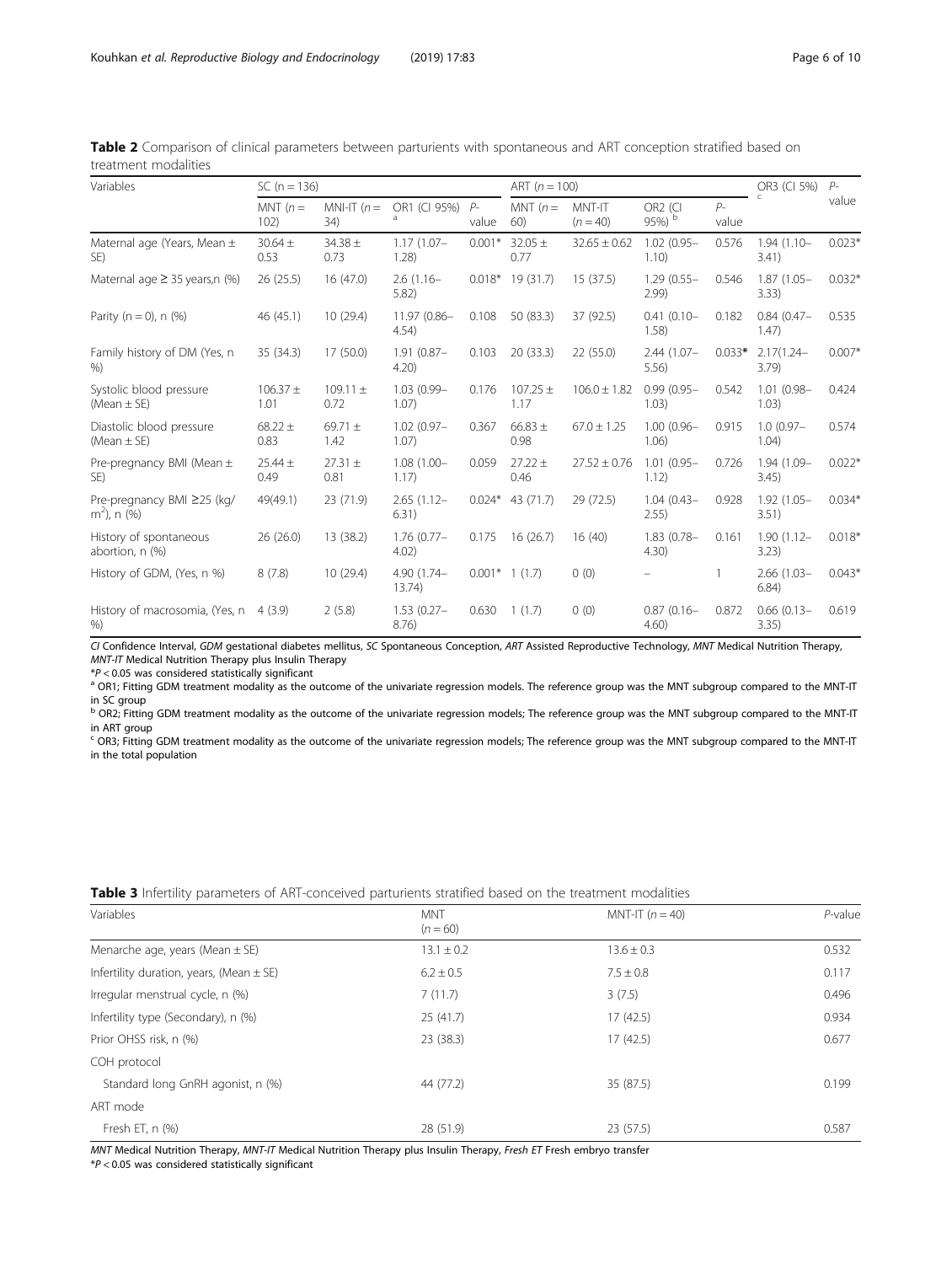| SC $(n = 136)$    |                    |                         | ART $(n = 100)$   |                   |                    | $P-$               |
|-------------------|--------------------|-------------------------|-------------------|-------------------|--------------------|--------------------|
| MNT $(n = 102)$   | MNI-IT $(n = 34)$  | $P$ -value <sup>a</sup> | MNT $(n = 60)$    | MNT-IT $(n = 40)$ | $P$ -value $b$     | value <sup>c</sup> |
| $91.69 \pm 0.95$  | $98.18 \pm 1.66$   | $0.001*$                | $90.67 \pm 1.20$  | $96.92 \pm 1.42$  | $0.001*$           | $0.002*$           |
| $156.10 \pm 4.46$ | $183.90 \pm 8.66$  | $0.003*$                | $159.14 \pm 5.98$ | $156.82 \pm 7.98$ | 0.813              | $0.014*$           |
| $129.38 \pm 4.19$ | $147.40 \pm 7.34$  | $0.003*$                | $131.0 \pm 4.50$  | $136.58 \pm 6.39$ | 0.464              | $0.046*$           |
| $82.89 \pm 1.21$  | $88.03 \pm 1.77$   | $0.032*$                | $85.98 \pm 0.99$  | $91.44 \pm 1.77$  | $0.004*$           | $0.030*$           |
| $4.92 \pm 0.07$   | $5.40 \pm 0.12$    | $0.005*$                | $4.85 \pm 0.10$   | $5.16 \pm 0.08$   | $0.022*$           | $0.004*$           |
| $201.12 \pm 6.83$ | $199.11 \pm 13.71$ | 0.887                   | $175.31 \pm 8.16$ | $204.97 \pm 9.69$ | $0.026*$           | 0.065              |
| $221.33 \pm 4.20$ | $215.71 \pm 6.36$  | 0.491                   | $202.09 \pm 4.58$ | $223.13 \pm 7.97$ | $0.019*$           | 0.066              |
| $64.61 \pm 1.56$  | $62.85 \pm 2.60$   | 0.573                   | $65.20 \pm 1.74$  | $60.81 \pm 1.65$  | 0.097              | 0.083              |
| $117.30 \pm 3.89$ | $112.52 \pm 6.54$  | 0.496                   | $101.83 \pm 4.35$ | $121.42 \pm 6.93$ | $0.014*$           | 0.105              |
| $40.19 \pm 1.36$  | $39.59 \pm 2.84$   | 0.836                   | $35.06 \pm 1.66$  | $40.90 \pm 1.92$  | $0.029*$           | 0.089              |
| $4.60 \pm 0.41$   | $5.06 \pm 1.16$    | 0.651                   | $6.45 \pm 0.75$   | $8.69 \pm 1.95$   | $0.049*$           | $0.010*$           |
| $1.21 \pm 0.27$   | $0.70 \pm 0.60$    | 0.660                   | $0.91 \pm 0.19$   | $5.52 \pm 2.35$   | 0.017 <sup>b</sup> | 0.061              |
| $12.90 \pm 1.64$  | $15.87 \pm 2.58$   | 0.375                   | $13.26 \pm 1.36$  | $14.92 \pm 1.29$  | 0.411              | 0.191              |
| $2.76 \pm 0.42$   | $3.39 \pm 0.49$    | 0.443                   | $2.86 \pm 0.33$   | $3.40 \pm 0.31$   | 0.255              | 0.202              |
|                   |                    |                         |                   |                   |                    |                    |

<span id="page-6-0"></span>Table 4 Comparison of biochemical parameters between parturients with spontaneous and ART conception stratified based on treatment modalities

GDM Gestational Diabetes Mellitus, SC Spontaneous Conception, ART Assisted Reproductive Technology, MNT Medical Nutrition Therapy, MNT-IT Medical Nutrition Therapy plus Insulin Therapy

The Homeostasis Model Assessment of *insulin resistance* (HOMA-IR) index = [Glucose] \* [Insulin] / 405 (Glucose in mg/dl)<br>\*P < 0.05 was considered significant

<sup>a</sup> T-test compared the mean difference between MNT and MNT-IT subgroups in the SC group

<sup>b</sup>T-test compared the mean difference between MNT and MNT-IT subgroups in the ART group

<sup>c</sup> T-test compared the mean difference between MNT and MNT-IT subgroups in total population

therapy. Furthermore, infertility treatment using assisted reproductive technology may be a possible predictive factor for insulin therapy in women with GDM.

The prevalence of GDM in Iran ranges from 1.3 to 18.8% in different geographical regions [[16\]](#page-8-0). A recent systematic review and meta-analysis revealed that GDM treatment reduces the risk of delivering infants with macrosomia (i.e., being large-for-gestational-age birth), shoulder dystocia, and gestational hypertension. Of note, GDM treatment causes no significant increase in the risk

Table 5 The multivariate logistic regression analysis for the risk factors associated with insulin therapy

| Model                         | OR (CI 95%) <sup>a</sup>      |
|-------------------------------|-------------------------------|
| Age $\geq$ 35 yr. (Yes/No)    | 2.91 (1.28-6.62) <sup>+</sup> |
| Prior history of GDM (Yes/No) | 3.22 (0.83-12.51)             |
| GTT-FBS (mg/dl)               | $1.10(1.04 - 1.16)$ †         |
| $GTT-2 h (mg/dl)$             | $1.01(0.99 - 1.02)$           |
| Family history of DM (Yes/No) | $1.06(0.45 - 2.45)$           |
| $HbA_1C$ (%)                  | 1.91 (1.09-3.34) <sup>+</sup> |
| BMI ≥ 25 (kg/m <sup>2</sup> ) | 2.12 (0.84-5.37)              |
| Mode of conception (ART/SC)   | 2.94 (1.24-6.96) <sup>+</sup> |

Data are presented as odds ratios (95% confidence interval) MNT-IT was compared to MNT: Reference group was MNT

 $\uparrow$ P < 0.05 was considered statistically significant<br><sup>a</sup> OR; Fitting GDM treatment modality as the outcome of the multivariate

regression models;

of small-for-gestational-age birth [\[17](#page-8-0)]. Regarding the global increment in gestational diabetes, determination of high-risk populations requiring insulin therapy is crucial. Lifestyle modification is the first-line therapy for the management of women with GDM. However, some GDM women require insulin therapy as they the change in their lifestyle would not be sufficient alone.

Assisted conception, a standard treatment for infertility, is growing worldwide. Several unknown and concomitant factors in women conceived via ART make them prone to develop complications during their pregnancy, such as gestational diabetes which influences the clinical practice. Recently, Chen et al. [\[18\]](#page-8-0) observed that peripheral insulin sensitivity is reduced in IVF-conceived women. They also reported the alternation of glucose metabolism (impaired glucose tolerance) in IVF-conceived mice. On the basis of the current data, insulin requirement was significantly higher in the ART group compared with the SC group (40% vs. 25%). Previously, antenatal insulin requirement was reported in 10.8–52.8% of GDM women after spontaneous conception [\[5](#page-8-0), [19\]](#page-8-0).

Several studies investigated clinical and biochemical parameters predicting the need for insulin therapy in GDM women who spontaneously conceived [[11](#page-8-0), [12,](#page-8-0) [19](#page-8-0)– [22\]](#page-8-0). Moreover, some studies suggested similar prognostic factors, including advanced age [[11,](#page-8-0) [23\]](#page-9-0), elevated fasting glucose [[14](#page-8-0), [15,](#page-8-0) [20](#page-8-0), [23\]](#page-9-0), elevated two-hour glucose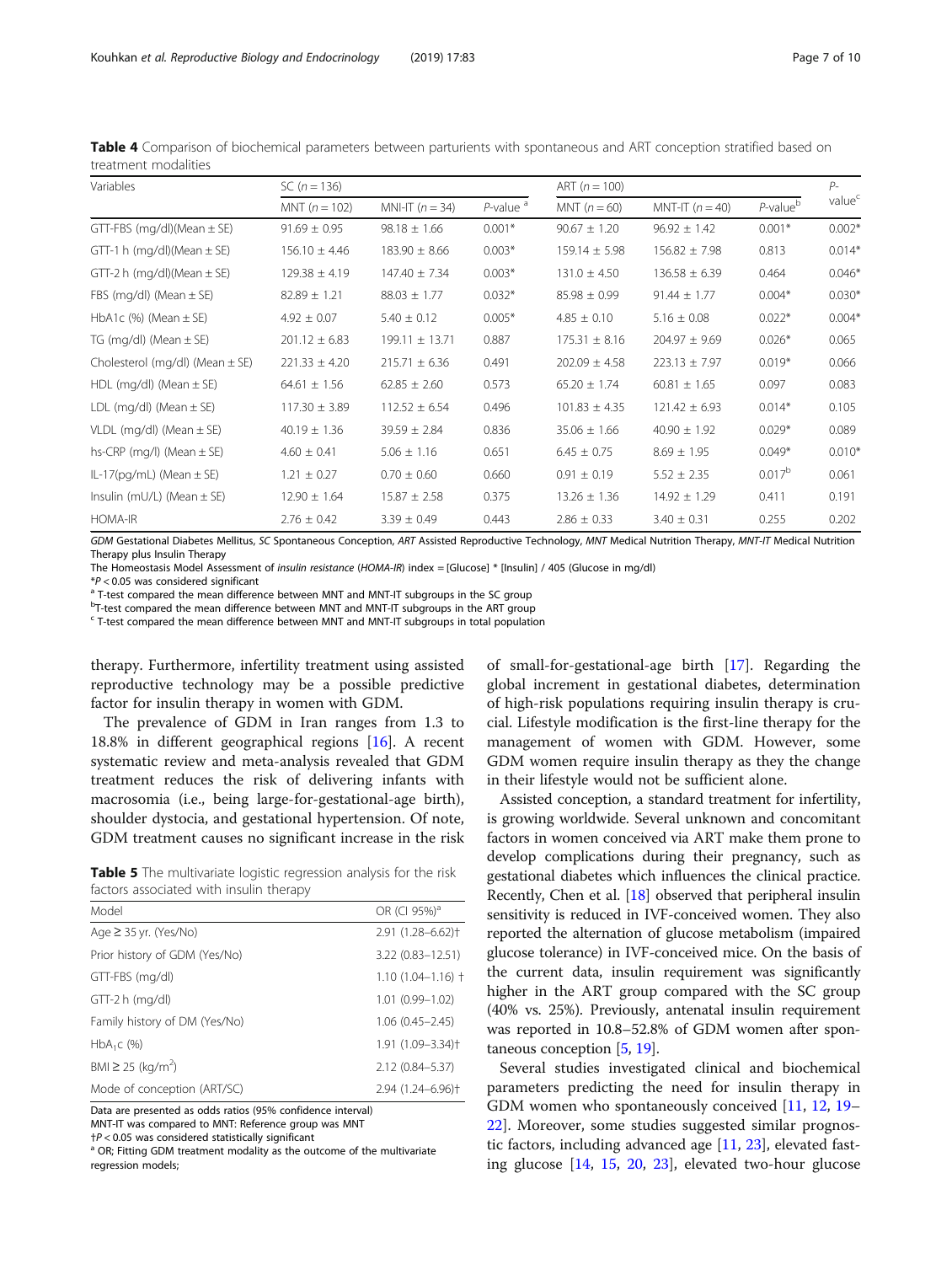[[14\]](#page-8-0), prior history of GDM [\[15\]](#page-8-0), and HbA1c [[12,](#page-8-0) [15,](#page-8-0) [20](#page-8-0), [21\]](#page-8-0) for insulin treatment. Conversely, some reports demonstrated that the elevated pre-pregnancy BMI [\[12](#page-8-0), [14](#page-8-0), [15,](#page-8-0) [23](#page-9-0)], family history of diabetes [[12,](#page-8-0) [20](#page-8-0)], and elevated 1-h blood glucose after GTT [[14,](#page-8-0) [15](#page-8-0), [20\]](#page-8-0) were potentially independent prognostic factors. More recently, Barens et al. indicated a prediction model for insulin therapy in GDM women. According to this model, seven significant independent prognostic factors have been introduced, namely maternal age > 30 years, pre-gravid obesity (BMI ≥30 kg/m<sup>2</sup>), prior history of GDM, FBS ≥ 5.3 mmol/l, HbA1c  $\geq$  5.5% at the initial diagnosis of GDM, early diagnosis of GDM (< 24 weeks of gestation), and family history of diabetes. They concluded that 85.7–93.1% of women had six to seven prognostic factors mentioned above, but 9.3–14% of women had no or one prognostic factor [\[11](#page-8-0)].

The present results revealed that age  $\geq$  35 years, elevated GTT-FBS, and HbA1c were the independent risk factors for insulin therapy. Interestingly, the current study found a new prognostic factor for insulin therapy in pregnant women with GDM. The risk of insulin requirement was 2.94 folds higher in the ART group compared with the SC group. However, little is known about the association between ART and the risk of GDM. Previous evidence showed that infertile women and ART population were susceptible to develop GDM [\[4,](#page-8-0) [13](#page-8-0)]; yet, the mechanism underlying ART-induced insulin resistance and insulin requirement is partially understood. We assessed the impact of some aspects of ART properties on antenatal insulin requirement and observed no significant difference between MNT and MNT-IT subgroups of the ART group with respect to the ART parameters. Several hypotheses may be proposed in this regard.

First, the experimental study showed ART-induced endothelial dysfunction and arterial hypertension, glucose intolerance, and insulin resistance [[24\]](#page-9-0). Second, some ART characteristics may be in charge of insulin resistance and the need for insulin therapy, such as PCOS [[25\]](#page-9-0), the number of embryo transfer, and administration of GnRH agonist during the COS cycle in ART. Third, infertile women usually receive exogenous progesterone during the luteal phase and at the first trimester of pregnancy, which may be associated with gestational diabetes and insulin resistance. Similar mechanisms might be proposed for insulin requirement in patients who undergo ART treatment. Nunes et al. found that progesterone- particularly at pharmacological doses- increased the generation of reactive oxygen species (ROS), and it could be toxic to pancreatic β-cells as a result of oxidative stress [[26\]](#page-9-0).

Moreover, Wada et al. [\[27\]](#page-9-0) showed the molecular mechanisms of progesterone involved in the pathogenesis of insulin resistance during pregnancy. They indicated that progesterone could induce insulin resistance by the inhibition of GLUT-4 translocation, a decrease in the expression of the insulin receptor substrate-1 (IRS-1), and the uptake of glucose by adipocytes. The degradation of IRS-1 is one of the primary mechanisms that could cause insulin resistance when exposed to pro-inflammatory cytokines [[27](#page-9-0)]. Notably, our data showed the increased serum concentrations of inflammatory markers in the ART group. Furthermore, higher levels of inflammatory biomarkers were observed in the MNT-IT than those in the MNT group. Previous research also demonstrated the increased levels of hs-CRP in GDM women who underwent IVF-ET cycles [[28\]](#page-9-0).

Furthermore, recent evidence showed a correlation of the elevated hs-CRP [\[29\]](#page-9-0) and pro-inflammatory cytokines [\[6](#page-8-0), [7](#page-8-0)] with the development of GDM and insulin resistance. More recently, IL-13, as an inflammatory marker, was found to be associated with the conversion of normoglycemia into type 2 diabetes mellitus and the initiation of insulin therapy [\[30](#page-9-0)]. Hence, inflammatory biomarkers may have indirectly affected insulin requirement.

The current study demonstrates that assisted conception could be a prognostic factor for insulin requirement in GDM populations. However, there were some limitations in our study. We could not evaluate all aspects of ART characteristics, and only a limited number of inflammatory biomarkers were evaluated. Another limitation was the lower number of women requiring insulin treatment. Moreover, the current research was performed in Iranian GDM women. This may limit the generalizability of the findings to other racial and ethnic groups. It is necessary to study large populations with other racial/ethnic groups in the future. Additionally, it is possible that the underlying infertility, as opposed to ART, could account for the study findings and the present study was not capable of categorizing the effects of assisted conception (ART) and nature of infertility; hence, it is critical to consider this issue in future studies on infertile patients who undergo non-IVF treatment as a separate cohort.

In conclusion, our findings confirm that age  $\geq$  35 years old, elevated levels of GTT-FBS and HbA1c are regarded as the independent risk factors for insulin therapy in GDM population. Furthermore, assisted conception could be a predictive factor for insulin therapy in pregnancies complicated with GDM. However, this study is the first report in this field, and more studies are warranted to corroborate these results.

#### Abbreviations

ADA/IAPDSG: American diabetes association/ International association of diabetes and pregnancy study groups; ANOVA: Analysis of variance; aOR: Adjusted odds ratio; ART: Assisted reproductive technology; BSP: Blood sugar profile; COS: Controlled ovarian stimulation; GDM: Gestational diabetes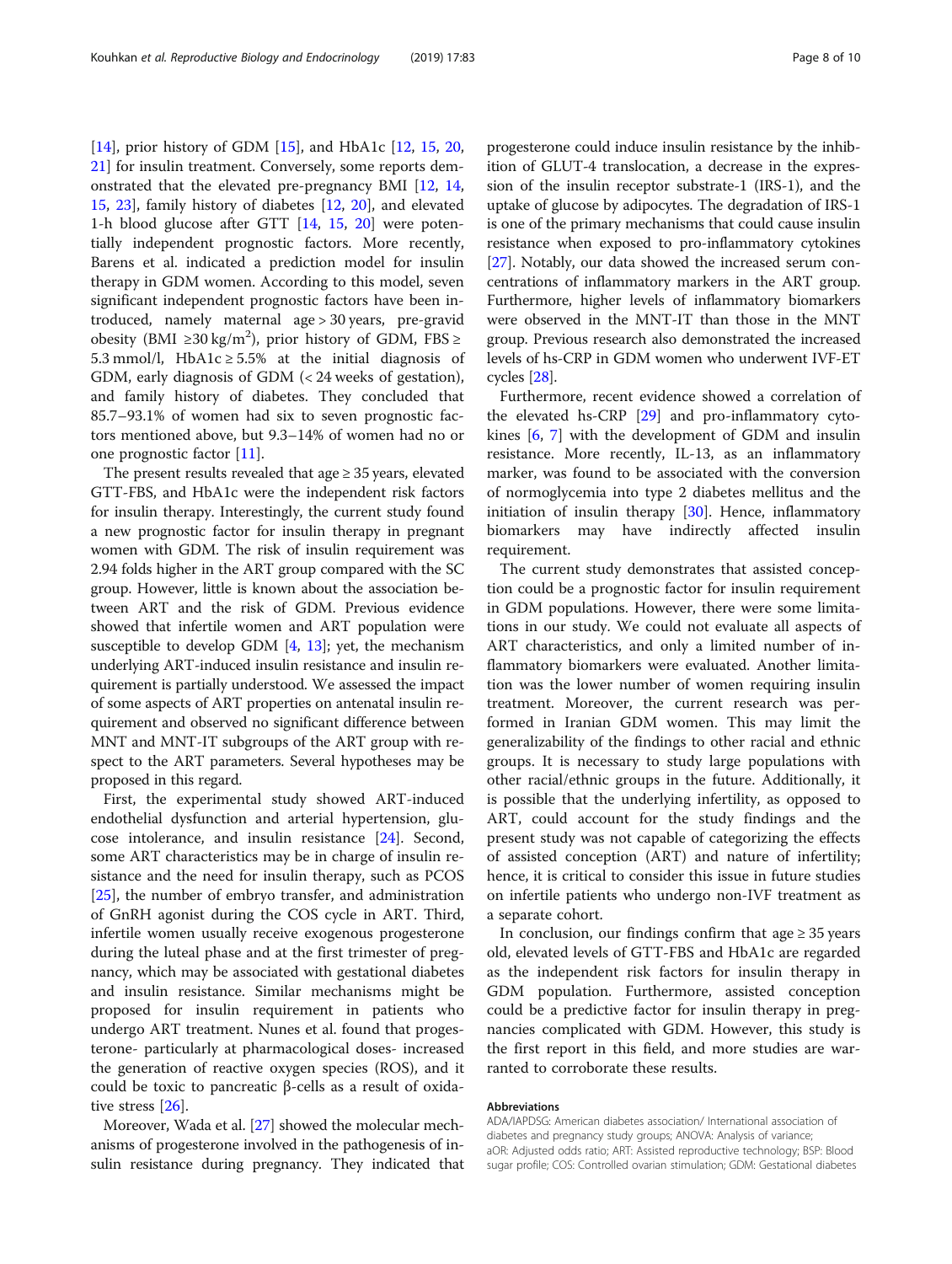<span id="page-8-0"></span>mellitus; HbA1c: Hemoglobin A1c; HDL: High density lipoprotein; HOMA-IR: Homeostasis model assessment of insulin resistance; hs-CRP: Highsensitivity C-reactive protein; IL-17: Interleukin-17; IRS-1: Insulin receptor substrate-1; IT: Insulin therapy; IVF/ICSI: In-vitro fertilization/ Intra-cytoplasmic sperm injection; LDL: Low density lipoprotein; MNT: Medical nutrition therapy; OGTT: Oral glucose tolerance test; OHSS: Ovarian hyperstimulation syndrome; PCOS: Polycystic ovary syndrome; ROS: Reactive oxygen species; SC: Spontaneous conception; SMBG: Self-monitoring of blood glucose; TG: Triglycerides; VLDL: Very-low-density lipoproteins

#### Acknowledgments

The authors would like to thank Royan institute and hospitals related to the Ministry of Health and Medical Education, as well as patients for their invaluable contributions to the performance of the current research.

#### Authors' contributions

A K, MEK, RP, RH, and HRB: contributed to the research design. AK, AM, RP, RH, HRB, and AA contributed to the selection of patients, data collection, interpretation of the data, and drafting the manuscript. AK wrote the manuscript. AKH assisted in the analysis of the data. All authors read and approved the final version of the manuscript.

#### Funding

No financial support.

#### Availability of data and materials

The datasets used and/or analyzed during the current study are available upon the request from the corresponding authors.

#### Ethics approval and consent to participate

The Institutional Review Boards and the Ethics Committee of the Iran University of Medical Sciences and Royan Institute, Tehran, Iran approved the present study (Date: 2015-09-4, Ethical Code: IR.IUMS.REC.1396.25469 and Date: 2014-09-4, Ethical Code: IR.ACECR.ROYAN.REC.1393.2). All procedures performed in this research, including recruiting participants were in accordance with the ethical guidelines of the Iran University of Medical Science, Royan institute, National Research Committee, and Helsinki Declaration (1964) and its later amendments or comparable ethical standards.

#### Consent for publication

Not applicable.

#### Competing interests

The authors declare that they have no competing interests.

#### Author details

<sup>1</sup>Reproductive Epidemiology Research Center, Royan Institute for Reproductive Biomedicine, ACECR, Tehran, Iran. <sup>2</sup>Department of Interdisciplinary Research in Diabetes, Obesity and Metabolism, Cell Science Research Center, Royan Institute for Stem Cell Biology and Technology, ACECR, Tehran 19395-4644, Iran. <sup>3</sup>Endocrine Research Center, Institute of Endocrinology and Metabolism, Iran University of Medical Sciences (IUMS), Firouzeh St., South Vali- Asr Ave., Vali- Asr Sq, Tehran, Iran. <sup>4</sup> Ageing Clinical & Experimental Research Team, Institute of Applied Health Sciences, University of Aberdeen, Aberdeen AB25 2ZD, Scotland, UK. <sup>5</sup>Department of Andrology, Reproductive Biomedicine Research Center, Royan Institute for Reproductive Biomedicine, ACECR, Tehran, Iran. <sup>6</sup>Department of Endocrinology and Female Infertility, Reproductive Biomedicine Research Center, Royan Institute for Reproductive Biomedicine, ACECR, Tehran, Iran. <sup>7</sup>Department of Gynecology and Obstetrics, Arash Women's Hospital, Tehran University of Medical Sciences, Tehran, Iran. <sup>8</sup>Breast Disease Research Center (BDRC), Tehran University of Medical Sciences, Tehran, Iran. <sup>9</sup>Student Research Committee, Faculty of Paramedical Sciences, Shahid Beheshti University of Medical Sciences, Tehran, Iran.

#### Received: 19 June 2019 Accepted: 23 September 2019 Published online: 27 October 2019

#### References

1. Tobias DK, Chavarro JE, Williams MA, Buck Louis GM, Hu FB, Rich-Edwards J, et al. History of infertility and risk of gestational diabetes mellitus: a

prospective analysis of 40,773 pregnancies. Am J Epidemiol. 2013;178(8): 1219–25.

- 2. Pinborg A, Wennerholm U-B, Romundstad L, Loft A, Aittomaki K, Söderström-Anttila V, et al. Why do singletons conceived after assisted reproduction technology have adverse perinatal outcome? Systematic review and meta-analysis. Hum Reprod Update. 2012;19(2):87–104.
- 3. Catalano PM, McIntyre HD, Cruickshank JK, McCance DR, Dyer AR, Metzger BE, et al. The hyperglycemia and adverse pregnancy outcome study: associations of GDM and obesity with pregnancy outcomes. Diabetes Care. 2012;35(4):780-86.
- 4. Holst S, Kjær SK, Jørgensen ME, Damm P, Jensen A. Fertility problems and risk of gestational diabetes mellitus: a nationwide cohort study. Fertil Steril. 2016;106(2):427–34 e1.
- 5. Wang Y, Nikravan R, Smith H, Sullivan E. Higher prevalence of gestational diabetes mellitus following assisted reproduction technology treatment. Hum Reprod. 2013;28(9):2554–61.
- 6. Saisho Y, Miyakoshi K, Tanaka M, Shimada A, Ikenoue S, Kadohira I, et al. Beta cell dysfunction and its clinical significance in gestational diabetes. Endocr J. 2010;57(11):973–80.
- 7. Abell SK, De Courten B, Boyle JA, Teede HJ. Inflammatory and other biomarkers: role in pathophysiology and prediction of gestational diabetes mellitus. Int J Mol Sci. 2015;16(6):13442–73.
- 8. Association AD. 13. Management of diabetes in pregnancy: Standards of Medical Care in Diabetes—2018. Diabetes Care. 2018;41(Supplement 1): S137–S43.
- 9. Simeonova-Krstevska S, Bogoev M, Bogoeva K, Zisovska E, Samardziski I, Velkoska-Nakova V, et al. Maternal and neonatal outcomes in pregnant women with gestational diabetes mellitus treated with diet, metformin or insulin. Open Access Macedonian J Med Sci. 2018;6(5):803.
- 10. Farrar D, Simmonds M, Bryant M, Sheldon TA, Tuffnell D, Golder S, et al. Treatments for gestational diabetes: a systematic review and meta-analysis. BMJ Open. 2017;7(6):2016–015557.
- 11. Barnes RA, Wong T, Ross GP, Jalaludin BB, Wong VW, Smart CE, et al. A novel validated model for the prediction of insulin therapy initiation and adverse perinatal outcomes in women with gestational diabetes mellitus. Diabetologia. 2016;59(11):2331–8.
- 12. Sapienza AD, Francisco RPV, Trindade TC, Zugaib M. Factors predicting the need for insulin therapy in patients with gestational diabetes mellitus. Diabetes Res Clin Pract. 2010;88(1):81–6.
- 13. Kouhkan A, Khamseh ME, Moini A, Pirjani R, Valojerdi AE, Arabipoor A, et al. Predictive factors of gestational diabetes in pregnancies following assisted reproductive technology: a nested case–control study. Arch Gynecol Obstet. 2018;298(1):199-06.
- 14. Jalaludin B. Gestational diabetes mellitus: who requires insulin therapy? Aust N Z J Obstet Gynaecol. 2011;51(5):432–6.
- 15. Mitra S, Nayak PK, Sahoo J, Mathew A, Padma A, Kamalanathan S, et al. Predictors for antenatal insulin requirement in gestational diabetes. Gynecol Endocrinol. 2014;30(8):565–8.
- 16. Jafari-Shobeiri M, Ghojazadeh M, Azami-Aghdash S, Naghavi-Behzad M, Piri R, Pourali-Akbar Y, et al. Prevalence and risk factors of gestational diabetes in Iran: a systematic review and meta-analysis. Iran J Public Health. 2015; 44(8):1036.
- 17. Poolsup N, Suksomboon N, Amin M. Effect of treatment of gestational diabetes mellitus: a systematic review and meta-analysis. PLoS One. 2014; 9(3):e92485.
- 18. Chen M, Wu L, Zhao J, Wu F, Davies MJ, Wittert GA, et al. Altered glucose metabolism in mouse and humans conceived by in-vitro fertilization (IVF). Diabetes. 2014;63(10):3189-98.
- 19. Watanabe M, Katayama A, Kagawa H, Ogawa D, Wada J. Risk factors for the requirement of antenatal insulin treatment in gestational diabetes mellitus. J Diabetes Res. 2016;2016:9648798.
- 20. Pertot T, Molyneaux L, Tan K, Ross GP, Yue DK, Wong J. Can common clinical parameters be used to identify patients who will need insulin treatment in gestational diabetes mellitus? Diabetes Care. 2011;34(10):2214–6.
- 21. Bakiner O, Bozkirli E, Ozsahin K, Sariturk C, Ertorer E. Risk factors that can predict antenatal insulin need in gestational diabetes. J Clin Med Res. 2013; 5(5):381.
- 22. Meshel S, Schejter E, Harel T, Maslovitz S, Germez N, Elimelech B, et al. Can we predict the need for pharmacological treatment according to demographic and clinical characteristics in gestational diabetes? J Matern Fetal Neonatal Med. 2016;29(13):2062–6.